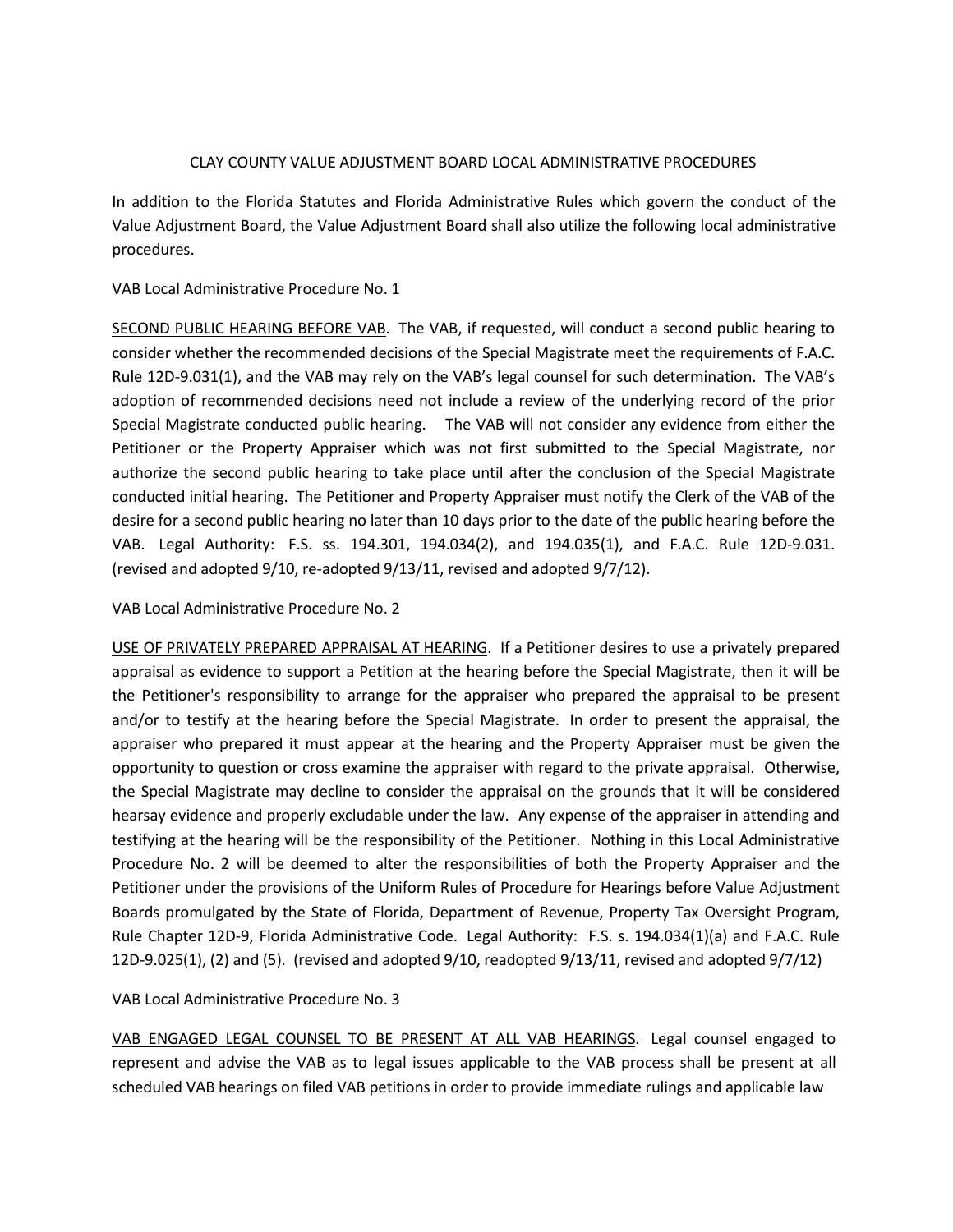interpretations to the Special Magistrate conducting such hearings. Legal Authority: F.S. s. 194.015(1) and F.A.C. Rules 12D-9.008 and 12d-9.009, which require value adjustment boards to retain private legal counsel to provide advice on legal issues which arise during VAB hearings and the overall VAB process. Reference also the Summary Final Order in Turner, et al., v. Department of Revenue, et al., State of Florida, Division of Administrative Hearings, Case No. 11-0677RU, entered June 22, 2011, p. 13, n. 2. (adopted 9/13/11, revised and adopted 9/7/12)

VAB Local Administrative Procedure No. 4

MANDATORY EVIDENCE EXCHANGE FOR VAB HEARINGS. In instances in which the Property Appraiser has demanded in writing to be provided with the Petitioner's evidence to be relied on at the VAB hearing in compliance with F.S. s. 194.034(1)(d), the Petitioner must comply with the Property Appraiser's request, and may only provide at the VAB hearing any evidence provided to the Property Appraiser as set forth in F.S. s. 194.011(4)(a). No Petitioner may present for consideration, nor may the VAB or Special Magistrate accept for consideration, testimony or other evidentiary materials that were requested of the Petitioner in writing by the Property Appraiser of which the Petitioner had knowledge and denied to the Property Appraiser. No other evidence proposed to be put forward by the Petitioner may be presented at the VAB hearing on that petition, admitted to the record of that VAB hearing, or considered by the Special Magistrate presiding over that VAB hearing, without an express voir dire inquiry and finding by the Special Magistrate that such other evidence proposed to be adduced at the VAB hearing was in fact either not in existence or not actually known to the Petitioner at the time such evidence was required to be provided to the Property Appraiser pursuant to F.S. s. 194.011(4)(a) and s. 194.034(1)(d). If the Special Magistrate determines that such evidence was not in existence, or was not actually known to the Petitioner at the time that evidence was due to be provided to the Property Appraiser (i.e., fifteen days prior to the scheduled hearing), then the Property Appraiser shall be afforded a reasonable time to review that evidence and to prepare its own submission of any responsive evidence to the Petitioner's evidence, and the Property Appraiser's motion for a recess or continuance shall be liberally granted by the Special Magistrate conducting the hearing. Legal Authority: F.S. s. 194.011(4)(a) and s. 194.034(1)(d); F.A.C. Rule 12D-9.020(8); and the Summary Final Order in Turner, et al., v. Department of Revenue, et al., State of Florida, Division of Administrative Hearings, Case No. 11- 0677RU, entered June 22, 2011, p.38, n. 11 and 12, and pp. 41-42, Paragraph 54, determining portions of F.A.C. rule 12D-9.020(1), (2)(a), and (2)(b) to be in contravention of the plain statutory language of F.S. s. 194.011(4)(a), and therefore found to be an invalid rule enacted by the DOR in exercise of its delegated legislative authority. (adopted 9/13/11, revised and adopted 9/7/12)

VAB Local Administrative Procedure No. 5

## NO HEARING TO COMMENCE IF PETITIONER HAS NOT PARTICIPATED IN MANDATORY EVIDENCE EXCHANGE, HAS NOT ELECTED TO HAVE ANY SUBMITTED EVIDENCE CONSIDERED IN PETITIONER'S ABSENCE, AND DOES NOT APPEAR AT SCHEDULED VAB HEARINGS. The Special Magistrate charged with presiding over a scheduled VAB hearing shall not commence or proceed with that hearing if the

Petitioner has not timely provided the Property Appraiser with any specifically requested evidence intended to be used by the Petitioner at the VAB hearing, if the Petitioner has not checked the box in